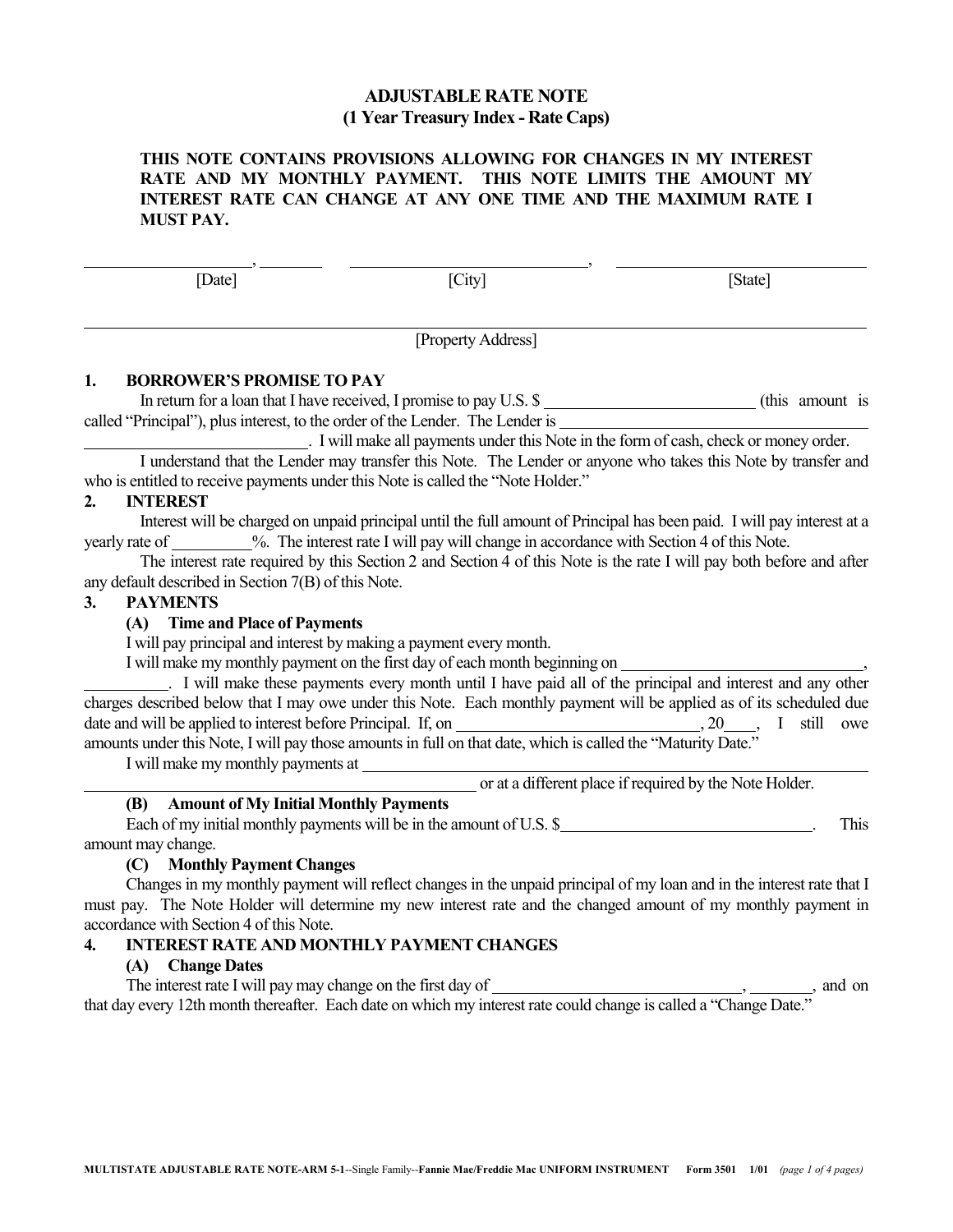#### **(B) The Index**

Beginning with the first Change Date, my interest rate will be based on an Index. The "Index" is the weekly average yield on United States Treasury securities adjusted to a constant maturity of one year, as made available by the Federal Reserve Board. The most recent Index figure available as of the date 45 days before each Change Date is called the "Current Index."

If the Index is no longer available, the Note Holder will choose a new index which is based upon comparable information. The Note Holder will give me notice of this choice.

#### **(C) Calculation of Changes**

Before each Change Date, the Note Holder will calculate my new interest rate by adding

percentage points ( %) to the Current Index. The Note Holder will then round the result of this addition to the nearest one-eighth of one percentage point (0.125%). Subject to the limits stated in Section 4(D) below, this rounded amount will be my new interest rate until the next Change Date.

The Note Holder will then determine the amount of the monthly payment that would be sufficient to repay the unpaid principal that I am expected to owe at the Change Date in full on the Maturity Date at my new interest rate in substantially equal payments. The result of this calculation will be the new amount of my monthly payment.

## **(D) Limits on Interest Rate Changes**

The interest rate I am required to pay at the first Change Date will not be greater than 2% or less than %. Thereafter, my interest rate will never be increased or decreased on any single Change Date by more than one percentage point (1.0%) from the rate of interest I have been paying for the preceding 12 months. My interest rate will never be greater than  $\frac{9}{6}$ .

## **(E) Effective Date of Changes**

My new interest rate will become effective on each Change Date. I will pay the amount of my new monthly payment beginning on the first monthly payment date after the Change Date until the amount of my monthly payment changes again.

#### **(F) Notice of Changes**

The Note Holder will deliver or mail to me a notice of any changes in my interest rate and the amount of my monthly payment before the effective date of any change. The notice will include information required by law to be given to me and also the title and telephone number of a person who will answer any question I may have regarding the notice.

# **5. BORROWER'S RIGHT TO PREPAY**

I have the right to make payments of Principal at any time before they are due. A payment of Principal only is known as a "Prepayment." When I make a Prepayment, I will tell the Note Holder in writing that I am doing so. I may not designate a payment as a Prepayment if I have not made all the monthly payments due under the Note.

I may make a full Prepayment or partial Prepayments without paying a Prepayment charge. The Note Holder will use my Prepayments to reduce the amount of Principal that I owe under this Note. However, the Note Holder may apply my Prepayment to the accrued and unpaid interest on the Prepayment amount, before applying my Prepayment to reduce the Principal amount of the Note. If I make a partial Prepayment, there will be no changes in the due dates of my monthly payment unless the Note Holder agrees in writing to those changes. My partial Prepayment may reduce the amount of my monthly payments after the first Change Date following my partial Prepayment. However, any reduction due to my partial Prepayment may be offset by an interest rate increase.

#### **6. LOAN CHARGES**

If a law, which applies to this loan and which sets maximum loan charges, is finally interpreted so that the interest or other loan charges collected or to be collected in connection with this loan exceed the permitted limits, then: (a) any such loan charge shall be reduced by the amount necessary to reduce the charge to the permitted limit; and (b) any sums already collected from me which exceeded permitted limits will be refunded to me. The Note Holder may choose to make this refund by reducing the Principal I owe under this Note or by making a direct payment to me. If a refund reduces Principal, the reduction will be treated as a partial Prepayment.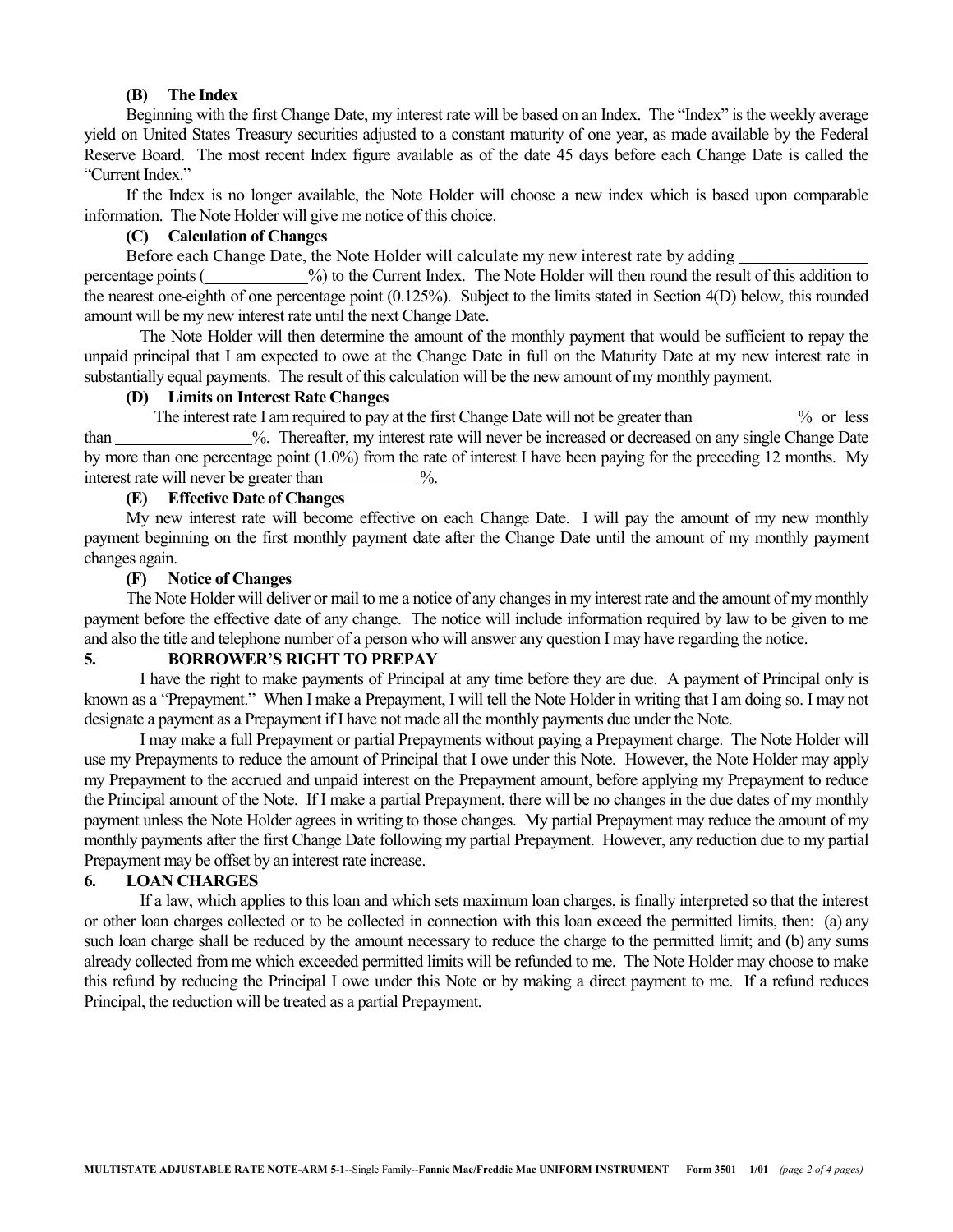## **7. BORROWER'S FAILURE TO PAY AS REQUIRED**

#### **(A) Late Charges for Overdue Payments**

If the Note Holder has not received the full amount of any monthly payment by the end of calendar days after the date it is due, I will pay a late charge to the Note Holder. The amount of the charge will be % of my overdue payment of principal and interest. I will pay this late charge promptly but only once on each late payment.

#### **(B) Default**

If I do not pay the full amount of each monthly payment on the date it is due, I will be in default.

## **(C) Notice of Default**

If I am in default, the Note Holder may send me a written notice telling me that if I do not pay the overdue amount by a certain date, the Note Holder may require me to pay immediately the full amount of Principal which has not been paid and all the interest that I owe on that amount. That date must be at least 30 days after the date on which the notice is mailed to me or delivered by other means.

## **(D) No Waiver By Note Holder**

Even if, at a time when I am in default, the Note Holder does not require me to pay immediately in full as described above, the Note Holder will still have the right to do so if I am in default at a later time**.** 

## **(E) Payment of Note Holder's Costs and Expenses**

If the Note Holder has required me to pay immediately in full as described above, the Note Holder will have the right to be paid back by me for all of its costs and expenses in enforcing this Note to the extent not prohibited by applicable law. Those expenses include, for example, reasonable attorneys' fees.

#### **8. GIVING OF NOTICES**

Unless applicable law requires a different method, any notice that must be given to me under this Note will be given by delivering it or by mailing it by first class mail to me at the Property Address above or at a different address if I give the Note Holder a notice of my different address.

Any notice that must be given to the Note Holder under this Note will be given by delivering it or by mailing it by first class mail to the Note Holder at the address stated in Section 3(A) above or at a different address if I am given a notice of that different address.

## **9. OBLIGATIONS OF PERSONS UNDER THIS NOTE**

If more than one person signs this Note, each person is fully and personally obligated to keep all of the promises made in this Note, including the promise to pay the full amount owed. Any person who is a guarantor, surety or endorser of this Note is also obligated to do these things. Any person who takes over these obligations, including the obligations of a guarantor, surety or endorser of this Note, is also obligated to keep all of the promises made in this Note. The Note Holder may enforce its rights under this Note against each person individually or against all of us together. This means that any one of us may be required to pay all of the amounts owed under this Note.

## **10. WAIVERS**

I and any other person who has obligations under this Note waive the rights of Presentment and Notice of Dishonor. "Presentment" means the right to require the Note Holder to demand payment of amounts due. "Notice of Dishonor" means the right to require the Note Holder to give notice to other persons that amounts due have not been paid.

## **11. UNIFORM SECURED NOTE**

This Note is a uniform instrument with limited variations in some jurisdictions. In addition to the protections given to the Note Holder under this Note, a Mortgage, Deed of Trust, or Security Deed (the "Security Instrument"), dated the same date as this Note, protects the Note Holder from possible losses which might result if I do not keep the promises which I make in this Note. That Security Instrument describes how and under what conditions I may be required to make immediate payment in full of all amounts I owe under this Note. Some of those conditions are described as follows: